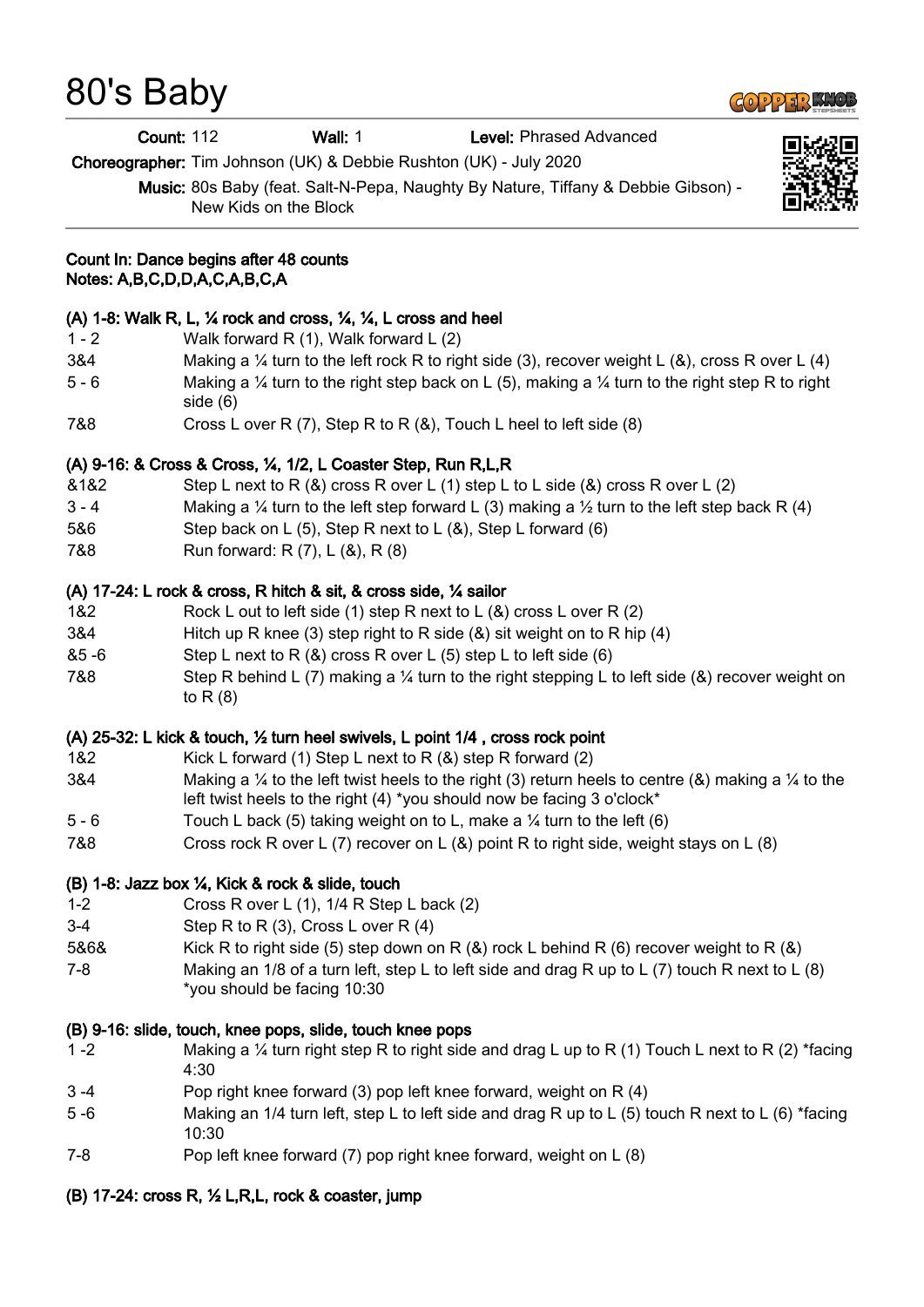- 1 -2 Making an 1/8 turn to the left cross R over left (1) making an 1/8 turn to the left, step forward  $L(2)$
- 3-4 Making an 1/8 turn to the left, step forward R (3) making a ¼ turn to the left, step forward L (4) \*facing 6'o clock
- 5&6 rock R forward (5) recover weight on L (&) Step R back (6)
- &7-8 step L next to R (&) step R forward (7) jump forward on both keep keeping weight even (8)

# (B) 25-32: hip rolls & click, ball cross, ¼ , ¼ side drag

- 1 -2 Roll hips to the R (1) click finger in right hand (2)
- 3-4 Roll hips to the L (3) click finger in left hand (4)
- &5-6 Step R next to L (&) cross L over R (5) making a  $\frac{1}{4}$  turn to the left step back on R (6)
- 7 -8 Making a ¼ turn to the left, step L to left side and drag R up to L (7) touch R next to L (8)

# (C) 1-8: R side rock recover, side together side, L side rock recover, side together side

- 1-2 Rock R to right side as you pull left arm across chest to left side (1) recover weight on to L as you push left arm across chest to right side (2)
- 3&4 step R to right side (3) step L next to R (&) step R to right side (4) \*left arm is out in front with palm up, slowing traveling from right to left during the counts.
- 5-6 Rock L to left side as you pull right arm across chest to right side (5) recover weight on to R as you push right arm across chest to left side (6)
- 7&8 step L to left side (7) step R next to L  $(8)$  step L to left side  $(8)$  \*right arm is out in front with palm up, slowing traveling from left to right during the counts.

# (C) 9- 16: R roll back, L roll back, rock recover, ½ step turn step

- 1-2 Touch R back (1) Body roll down ending with weight on R (2)
- 3 -4 Touch L back (3) body roll down ending with weight on L (4)
- 5-6 Rock back on R (5) Recover weight on L (6)
- 7&8 Step forward on R (7) make a  $\frac{1}{2}$  turn left take weight on L (&) step forward R (8)

### (C) 17 -24: slide touch, slide touch, sway L,R,L,R

- 1 -2 Step L to left diagonal drag R up to L (1) raise left arm up with fist at head height, touch R next to L (2)
- 3 -4 Keeping left arm up, step R to right diagonal drag L up to R (3) raise right arm up with fist at head height, touch L next to R
- 5 -6 Step L to left side swaying hips to the left, arm sway to the left leading with the elbows (5) sway hips to the right, arms sway to the right leading with the elbows (6)
- 7 -8 sway hips and arms left (7) sway hips and arms right (8)

### (C) 25-32: Cross L, R Kick cross unwind, back R,L,R ½ L

- 1-2 Cross L over R (1) Kick R to right diagonal (2)
- 3-4 Cross R over L (4) unwind a full turn, transferring weight to L (5)
- 5-6 Walk back R (5) walk back L (6)
- 7-8 walk back R (7) make a  $\frac{1}{2}$  turn left stepping forward on L (8) \*end facing 12

### (D) 1-8: forward slides R,L reverse slides R,L

- 1-2 Step R to right diagonal dragging L up to R (1) touch L next to R (2)
- 3-4 Step L to left diagonal dragging R up to L (3) touch R next to L (4)
- 5-6 Step back on R towards 4:30 dragging L up to R (5) touch L next to R (6)
- 7-8 Step back on L towards 7:30 dragging R up to L (7) touch R next to L (8)

# (D) 9-16: R sailor, L sailor, ¼ roll, ¼ roll

- 1&2 Step R behind L (1) step L to left side ( $\&$ ) recover weight to R (2)
- 3&4 Step L behind R (3) step R to right side (&) recover weight to L (4)
- 5-6 Step R forward (5) making a ¼ turn to the left roll hips anticlockwise as you transfer weight to  $L(6)$